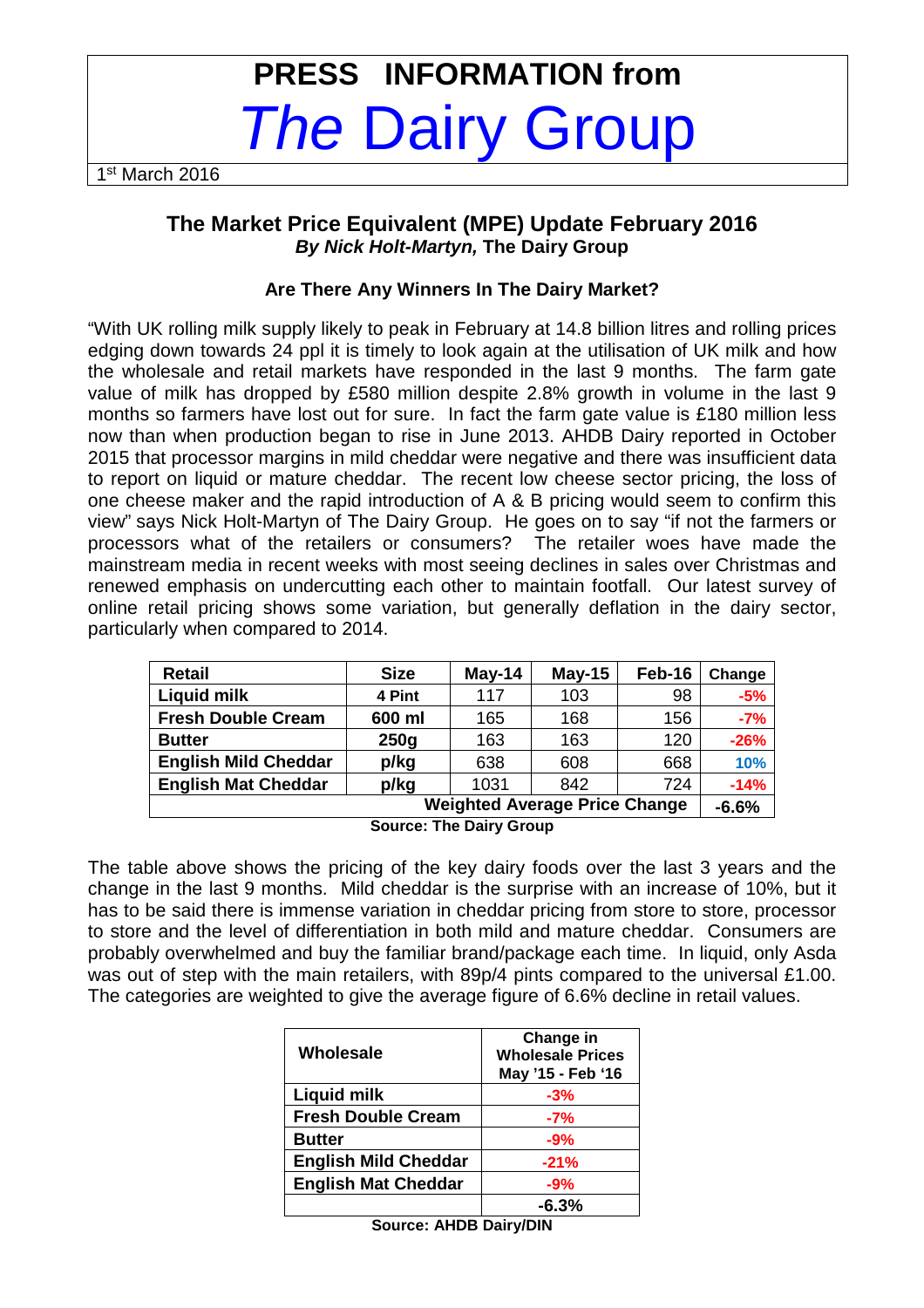When we compare that to the wholesale prices as reported by AHDB and DIN with see a similar picture with the weighted average down 6.3%. This compares to the Defra rolling farm gate milk price which is down 16% over the same period.

The weighted average takes in to account that liquid and cheese still represent 77% of milk utilisation, which means that the weakness in fresh milk and cheese weighs heavily on dairy returns as a whole. In milk processing raw milk represents between 40 and 60% of the costs, so declining wholesale incomes with have a disproportionate effect on raw milk values despite the deflating energy costs and relatively stable packaging/distribution costs. There is no authoritative estimate of the retail value of the dairy supply chain but our estimate would be around £8.3 billion, down from £8.9 billion in May 2015, a decline of £600 million. At its peak it was worth around £10 billion. On this calculation it is clear that farmers have carried the can for the decline in retail income almost entirely, retailers and processors have been able to largely protect themselves and the clear winner is the consumer!

Defra's milk utilisation figures for 2015 show that while production grew by 383 million litres, exports grew by 114 million litres and imports fell by 156 million litres to leave a net available milk figure of just 113 million litres, +0.8%. Not the rampant growth we were expecting after all. The utilisation also shows that powders and condensed milk used 110 million litres less milk (-5.9%) than 2014 as did liquid and butter production, 14 million litres and 15 M litres respectively. The rising utilisation came from Other (+104), Waste (+64), Yogurts (+42), Cream (+24) and Cheese (+18) accounting for 253 million litres, but significant growth in the 'Other' category. From the utilisation figures there is no evidence of a large increase in cheese stocks. Overall this doesn't look like a market depressing growth in one particular sector, but a more normal variation, so the main driver of lower market returns is import competition forcing UK prices lower.

All in all a confusing picture which shows only consumers have gained from dairy food deflation, this is linked to the decline in wholesale markets globally which have provided a competitive impact on the UK market forcing domestic returns lower. Clearly there is no evidence of the excess from supply growth due to balancing of import reduction and increased exports of raw milk. This might suggest that if the UK supply does indeed drop back this spring then prices might at least stabilise, supported by a decline in sterling resulting from the uncertainty of the EU Referendum. As for a meaningful market recovery, there is no likelihood until the EU supply stops growing, hopefully later this year.

Although the UK production growth may be halted the countries most held back by quotas last year; Ireland, Netherlands, Spain and Belgium are still forging ahead such that in December 2015 the EU was still +4%. This positive month on month production growth is unlikely to change until the quota affects diminish around May/June 2016, or unless producers take immediate action, or the spring is particularly late. The main exporting countries have finished 2015 with supply 2.2% higher than December 2014, the EU more than compensating for declines elsewhere - particularly Australia and New Zealand. The prospects for 2016 show no sign of improvement yet.